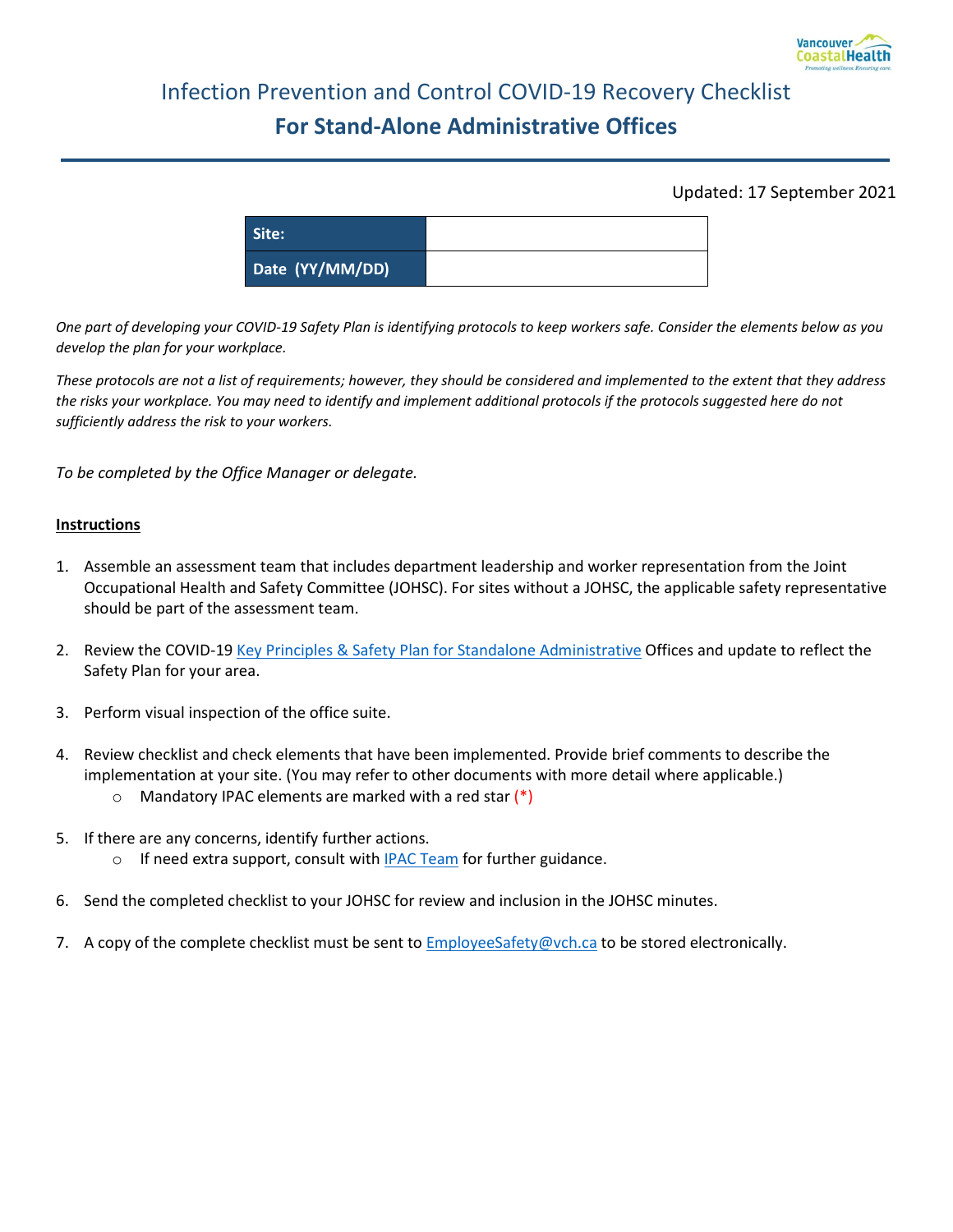

| <b>Element</b> |       | <b>Status</b>                                                                                        |     | Promoting weaness, Ensuring care<br><b>Comments</b> |  |
|----------------|-------|------------------------------------------------------------------------------------------------------|-----|-----------------------------------------------------|--|
|                |       |                                                                                                      | Yes | N/A                                                 |  |
|                |       | 1) Policies and Procedures                                                                           |     |                                                     |  |
| 1.1            |       | The facility's capacity to accommodate appropriate<br>flow of people is assessed on a regular basis. |     |                                                     |  |
|                | 1.2.1 | Environmental Services (EVS) contract in place,<br>identifying:                                      |     |                                                     |  |
| $1.2$ (*)      | 1.2.2 | Routine cleaning and disinfection procedures.                                                        |     |                                                     |  |
|                | 1.2.3 | Frequency of cleaning.                                                                               |     |                                                     |  |
|                | 1.2.4 | List of areas EVS will clean and disinfect.                                                          |     |                                                     |  |
| 1.3            | 1.3.1 | The following recommendations for staff and<br>contractors are in place, including:                  |     |                                                     |  |
|                | 1.3.2 | Not coming to work sick.                                                                             |     |                                                     |  |
|                | 1.3.6 | No sharing of food.                                                                                  |     |                                                     |  |

| 2) Environment |       |                                                                                                                                |  |  |  |
|----------------|-------|--------------------------------------------------------------------------------------------------------------------------------|--|--|--|
| $2.1$ $(*)$    |       | Alcohol-based hand rub (ABHR) is available at<br>entrance and exit from office suite.                                          |  |  |  |
| $2.2$ (*)      | 2.2.1 | Visual alerts (e.g., signs, posters) indicating hand<br>hygiene and respiratory etiquette are present in the<br>office suite.  |  |  |  |
|                | 2.2.2 | Stairwell access made available to staff.                                                                                      |  |  |  |
| $2.3(*)$       |       | Common areas (e.g., waiting area) have been de-<br>cluttered removing non-essential items (remote<br>control, magazines, etc.) |  |  |  |

| 3) Education |                                                                                                                                |  |  |
|--------------|--------------------------------------------------------------------------------------------------------------------------------|--|--|
| 3.1          | Staff have been provided information relating to<br>COVID-19 and the measures in place to ensure safety<br>within the facility |  |  |

| 4) Other                                        |  |
|-------------------------------------------------|--|
| Other<br>measures not<br>otherwise<br>mentioned |  |